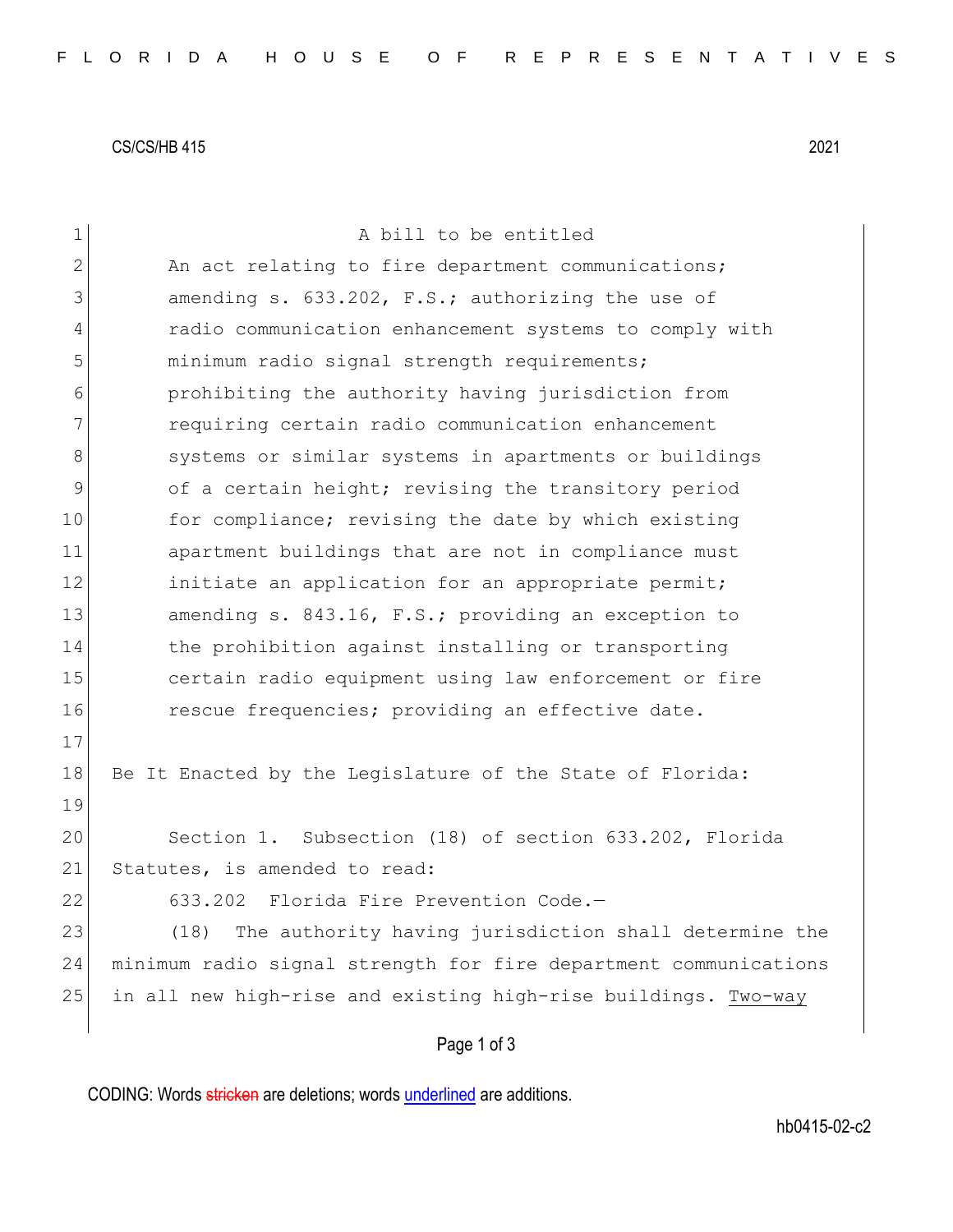## CS/CS/HB 415 2021

26 radio communication enhancement systems may be used to comply with minimum radio signal strength requirements. However, two-28 way radio communication enhancement systems and similar systems shall not be required in apartments or buildings that are four stories or less in height. Existing buildings are not required to comply with minimum radio strength for fire department communications and two-way radio system enhancement communications as required by the Florida Fire Prevention Code 34 until January 1, 2025 2022. However, by January 1, 2024 December  $31, 2019$ , an existing building that is not in compliance with the requirements for minimum radio strength for fire department communications must apply for an appropriate permit for the required installation with the local government agency having jurisdiction and must demonstrate that the building will become 40 compliant by January 1, 2025 2022. Existing apartment buildings 41 are not required to comply until January 1, 2025. However, existing apartment buildings are required to apply for the appropriate permit for the required communications installation 44 by January 1, 2024 December 31, 2022. Section 2. Paragraph (f) is added to subsection (3) of

46 section 843.16, Florida Statutes, to read:

47 843.16 Unlawful to install or transport radio equipment 48 using assigned frequency of state or law enforcement officers; 49 definitions; exceptions; penalties.-

50 (3) This section does not apply to the following:

## Page 2 of 3

CODING: Words stricken are deletions; words underlined are additions.